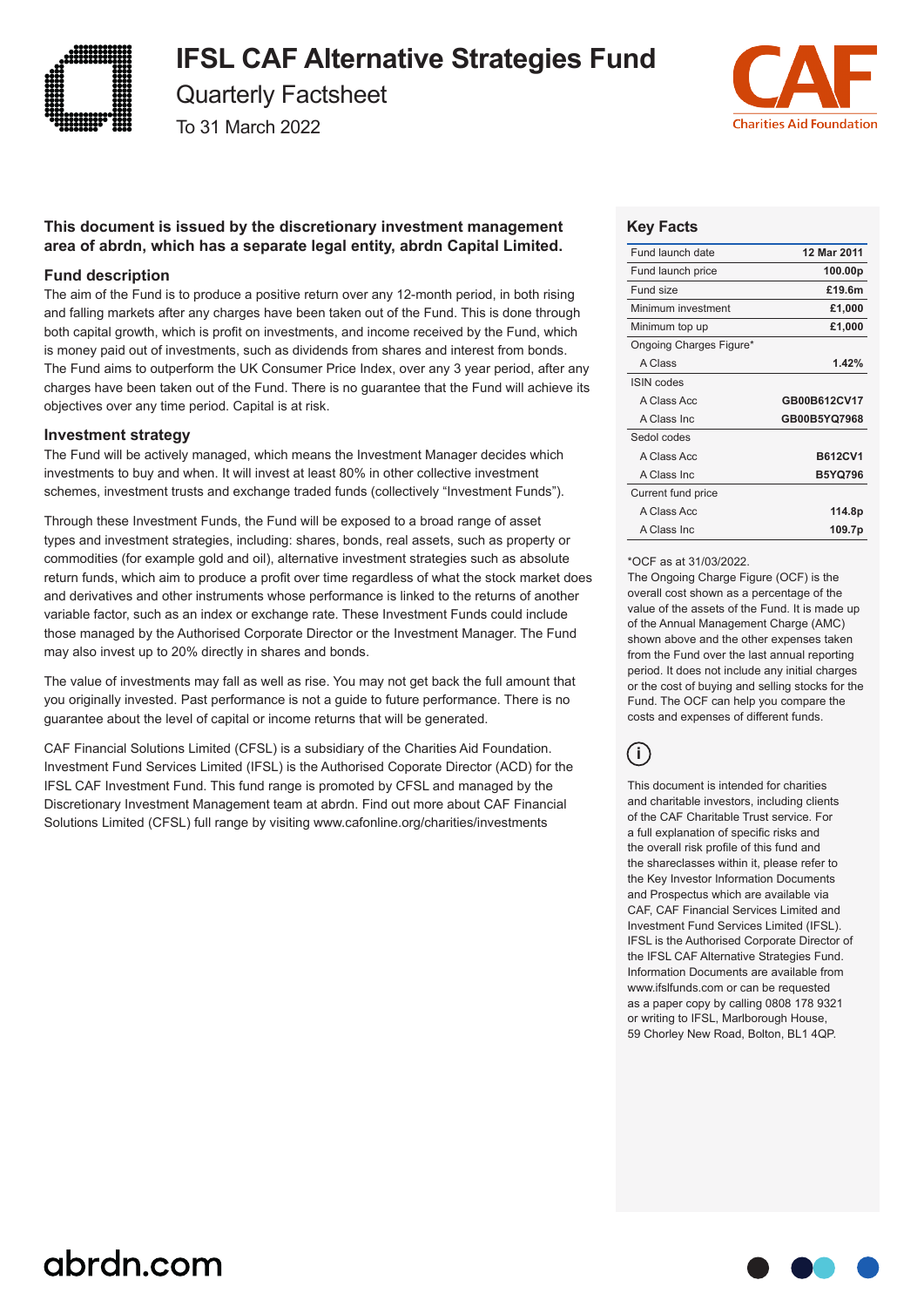#### **Performance**



The performance of the fund\*\* has been calculated using bid to bid basis, based on an Annual Management Charge (AMC) of 1.00%, gross income re-invested and excludes initial charges. The Comparative Index performance is on a Total Return basis.

\*\* IFSL CAF Alternative Strategies Fund A, B and C Class

Under abrdn management from 01.04.21

Source: Morningstar (Fund) and Thomson Reuters DataStream (Comparative Index) Note: Past performance is not a reliable indicator of future returns.

#### **Calendar year performance**

|                                                     | 2021<br>(%) | 2020<br>(%) | 2019<br>(%) | 2018<br>(%) | 2017<br>$(\%)$ |
|-----------------------------------------------------|-------------|-------------|-------------|-------------|----------------|
| IFSL CAF Alternative Strategies Fund A Acc<br>Class | 2.85        | $-0.27$     | 245         | $-344$      | 1.62           |
| IFSL CAF Alternative Strategies Fund A Inc<br>Class | 2.85        | $-0.27$     | 245         | $-3.44$     | 1.62           |
| UK Consumer Prices Index CPI                        | 5.39        | 0.55        | 1.30        | 2.10        | 2.97           |

Source: Morningstar (Fund) and Thomson Reuters DataStream (Comparative Index)

Under abrdn management from 01.04.21

#### **Cumulative performance**

|                                                             | Quarter (%) | YTD<br>(%) | 1 Year<br>(%) | 3 Years<br>$(\%$ p.a.) | 5 Years<br>$(\%$ p.a.) |
|-------------------------------------------------------------|-------------|------------|---------------|------------------------|------------------------|
| <b>IFSL CAF Alternative Strategies Fund A Acc.</b><br>Class | $-0.67$     | $-0.67$    | 3.10          | 1.09                   | 0.40                   |
| IFSL CAF Alternative Strategies Fund A Inc<br>Class         | $-0.67$     | $-0.67$    | 3.10          | 1.09                   | 0.40                   |
| UK Consumer Prices Index CPI                                | 1.49        | 1.49       | 6.72          | 2.94                   | 2.64                   |

Source: Morningstar (Fund) and Thomson Reuters DataStream (Comparative Index)

Under abrdn management from 01.04.21

**Past performance is not a reliable indicator of future results.** The price of shares and the income from them may go down as well as up and cannot be guaranteed; an investor may receive back less than their original investment.

For full details of the fund's objective, policy, investment and borrowing powers and details of the risks investors need to be aware of, please refer to the prospectus.

For a full description of those eligible to invest in each share class please refer to the relevant prospectus.

#### **Key Risks**

- The Fund will be exposed to stock markets and market conditions can change rapidly.
- Prices can move irrationally and be affected unpredictably by diverse factors, including political and economic events.
- The Fund will have significant exposure to bonds, the prices of which will be impacted by diverse factors, including changes in interest rates, inflation expectations and perceived credit quality.
- Fluctuations in interest rates may affect the value of your investment. When interest rates increase this is likely to result in a fall in the capital value of fixed interest securities, such as bonds and convertibles.
- Changes in exchange rates may affect the value of your investment.
- In certain market conditions some assets may be less predictable than usual. This may make it harder to sell at a desired price and/or in a timely manner.
- In extreme market conditions redemptions in the underlying funds or the Fund itself may be deferred or suspended.
- The Fund may invest a large part of its assets in other funds for which investment decisions are made independently of the Fund. If these perform poorly, the value of your investment is likely to be adversely affected. Investment in other funds may also lead to duplication of fees and commissions.
- The Fund's investments may be subject to counterparty risk, which is the risk that a party to a transaction will fail to meet its obligations. Some or all of these obligations may arise as a result of The Fund holding investments where returns are linked to financial contracts, known as derivatives.
- The Fund may enter into various financial contracts (known as derivatives) in an attempt to protect the value of the Fund's assets or to reduce the costs of investing, although this may not be achieved.
- Past performance is not a reliable indicator of future returns. Capital is at risk.

A more detailed description of the risks that apply to this Fund can be found in the Fund's prospectus.

# abrdn.com